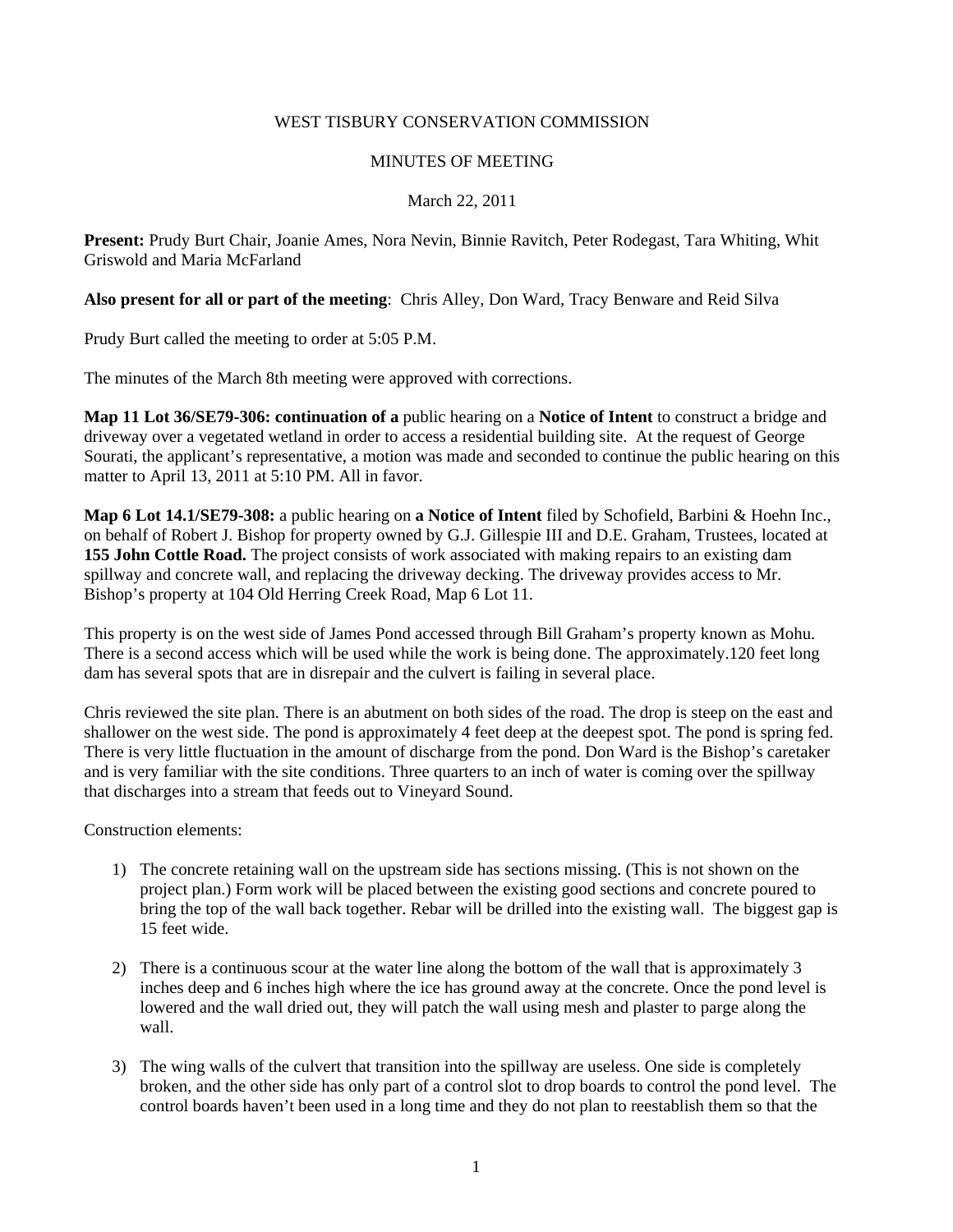water level in the pond can not be raised. The side walls are at a 90 degree angle. Chris proposes cutting the side walls back and cut in a mitered 45 degree angle.

4) The spillway is an open top box culvert spillway with two concrete walls and what is left of a concrete floor. There is a timber deck over the top. The floor of the spillway has had material loss below it so that the floor is suspended in spots. The section of the floor that is failing will be taken out, crushed stone and mesh will be put down and a new floor will be poured. There is an old pipe with a wire going through it that will be taken out and the hole patched. The floor will be poured from wall to wall on the downstream end and on a slope.

## Dewatering:

Chris proposed using a siphon to control the pond elevation during the dewatering process. The pond is 9 feet higher than the discharge below. Don Ward did an experiment to see how it would work. It took one hour with two hoses to drop the pond level to the bottom of the concrete wall. At times the pond exhibits a lot of turbidity and other times it is fairly clear. They will take efforts to keep inlet pipes above the bottom of the pond. The project plan shows the details of a hay bale and silt fence and settling/retention basin. This will serve to mitigate the discharge of sediment in order to avoid downstream siltation. The surface water going over the spillway is clear. There will be some disturbance while the retention basis is installed. It was decided that it would be better to keep the dewatering system running 24/7 instead of shutting it off at the end of the work day. This will keep the wall dry and give the repairs time to take hold. The height to which the pond will be drawn down to is 17 to 18 inches. The hoses will be set at elevation 15. All elevations are shown on the plan.

## Construction Sequence:

The construction notes on the plan were reviewed. The notes will suffice as the construction sequence. Chris estimated it will take a week to do this work depending on the weather with as much work being done offsite as possible. Work will be done from the driveway, not from the pond. The top of the wall will be done first, then the sides. For the culvert repairs, the bottom of wing walls first. Flowable fill will be used inside the dam. The last thing will be the replacement of the timber structure over the culvert.

#### Discussion:

Prudy asked how long it will take for the repair material to set up on the face of the dam and why they were doing a repair rather than replacing the culvert. Chris said that over all is what less disruptive, it can be done more quickly, the dam itself doesn't need to be excavated, and the dewatering is simpler. The whole pond doesn't need to be dewatered. It was noted that pipes are less desirable than a culvert according to the stream crossing guidelines. Chris said he has years of experience as a dam engineer.

Peter asked if there could be any water getting underneath the floor of the culvert that you don't know about? Don Ward said that he drew the water down below the dam line when they did the dewatering test. No water is going through the dam after that. The water was drawn down 2 inches below the overflow. Currently water is getting into the overflow and then going out the sides.

#### Public comment:

Dan Ward said he has been the Bishop's care taker 10 years. He is very familiar with the plan and feels confident that he can do this work in an orderly sequence and keep the site in good shape.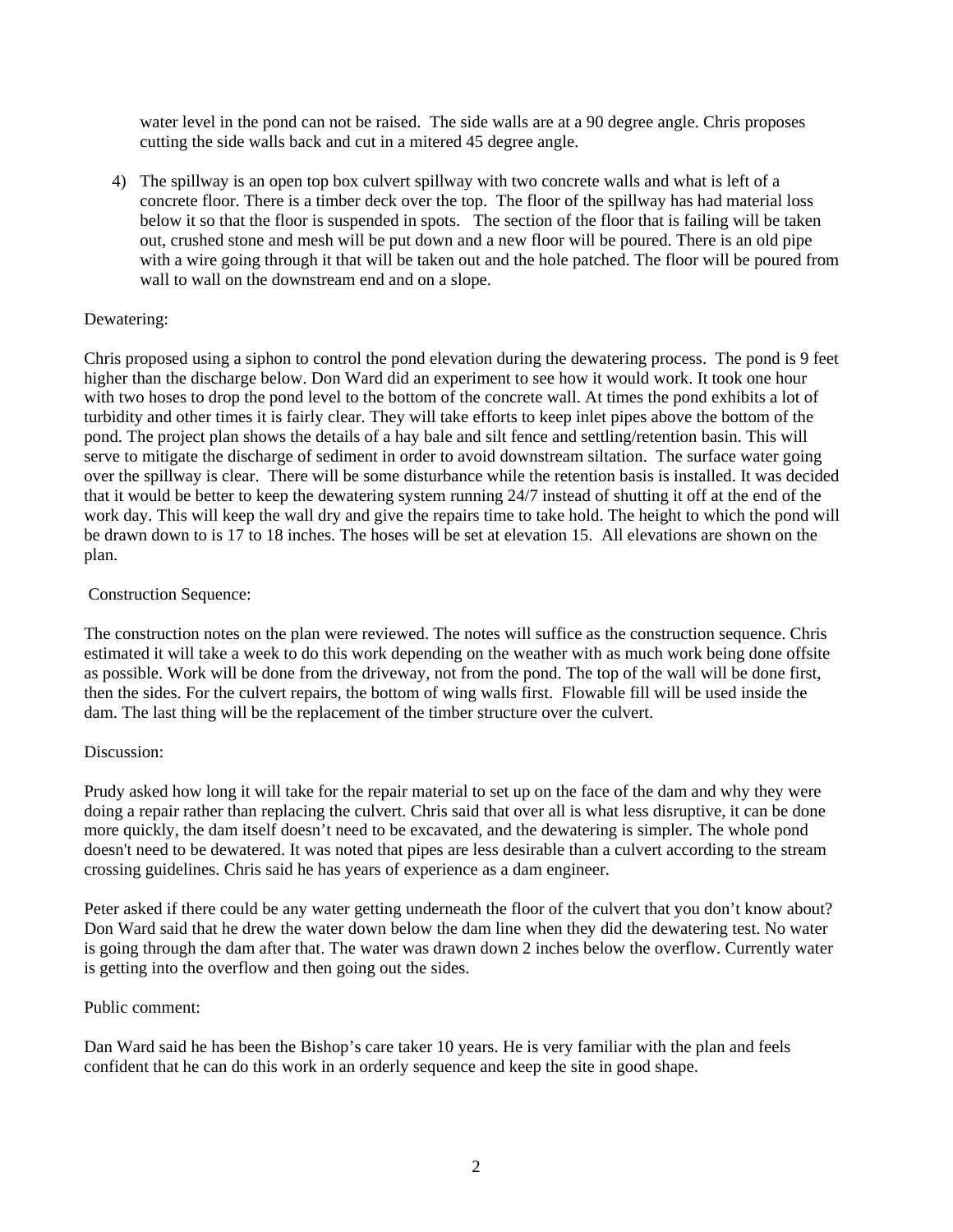Prudy emphasized to the parties that this project needs to be conducted an orderly and workman like manner following the construction sequence.

Prudy closed the public hearing. A motion was made and seconded to approve the project as presented and as shown on the plan. There being a no further discussion, the vote in favor was unanimous.

The special conditions were discussed. Erosion control measures and dewatering plan will be as shown on the project plan. A preconstruction site visit will be required. Daily monitoring will be required by a registered engineer. A motion was made and seconded to approve the special conditions. All in favor.

**Map 23 Lot 6:** public meeting to consider a **Request for Determination of Applicability** filed by Vineyard Land Surveying & Engineering Inc. on behalf of James and Amanda Moffat, owners of property located at **90 Tisbury Lane West**. The project consists of the drilling of a new 4" PVC well and trenching to install water and electric lines from the new well to the existing water line to serve an existing single family dwelling. Reid presented the project for the Moffats.

Discussion: The original well drilled in 2010 was producing 5 gallons of water per minute, but starting having problems with low flow over the summer. The water pressure was down to 3 gallons per minute or less. If the property owner had known that this was going to happen, they would have placed the well in a different location. The septic system is designed for a 10 bedroom house. Guest house and studio have been built. The main house has yet to be designed.

 If the new well gets good water, i.e. 20 gallons per minute, which is doubtful, the existing well will be abandoned.

Erosion control measures during drilling will be located as shown on the project plan.

Prudy asked if two wells were ok with Board of Health. Reid responded that the Board of Health would not be happy if they were proposing multiple wells for irrigation.

John Clark is the well driller and Michael Barclay is the architect. No intention to increase yield over the state standards for potability and yield.

A motion was made and seconded to issue a Negative Determination of Applicability. The new well does not require further permitting by the Commission. All in favor.

### **New Business:**

.

**Revetments**: Joanie Ames reported on a presentation on revetments and alternatives to hard structures by Seth Wilkinson, Restoration Ecologist of Wilkinson Ecological Design's at a Vineyard Conservation Society Board of Directors meeting. Mr. Wilkinson is also on the board of Directors of MACC and is familiar with the Endofthedirtroad LLC project. He suggested to Joanie that the Commission might want to approach MACC to see if they would be willing to write a pro-bono Amicus Brief on this matter if and when the Bylaw matter goes to trial. No action was taken.

**CPC Committee**: Peter updated the members on the warrant articles concerning the percentage for CPA funds.

# **Old Business:**

**Map 6 Lot 8:** Reid submitted the revised plan as requested at the last meeting**.**